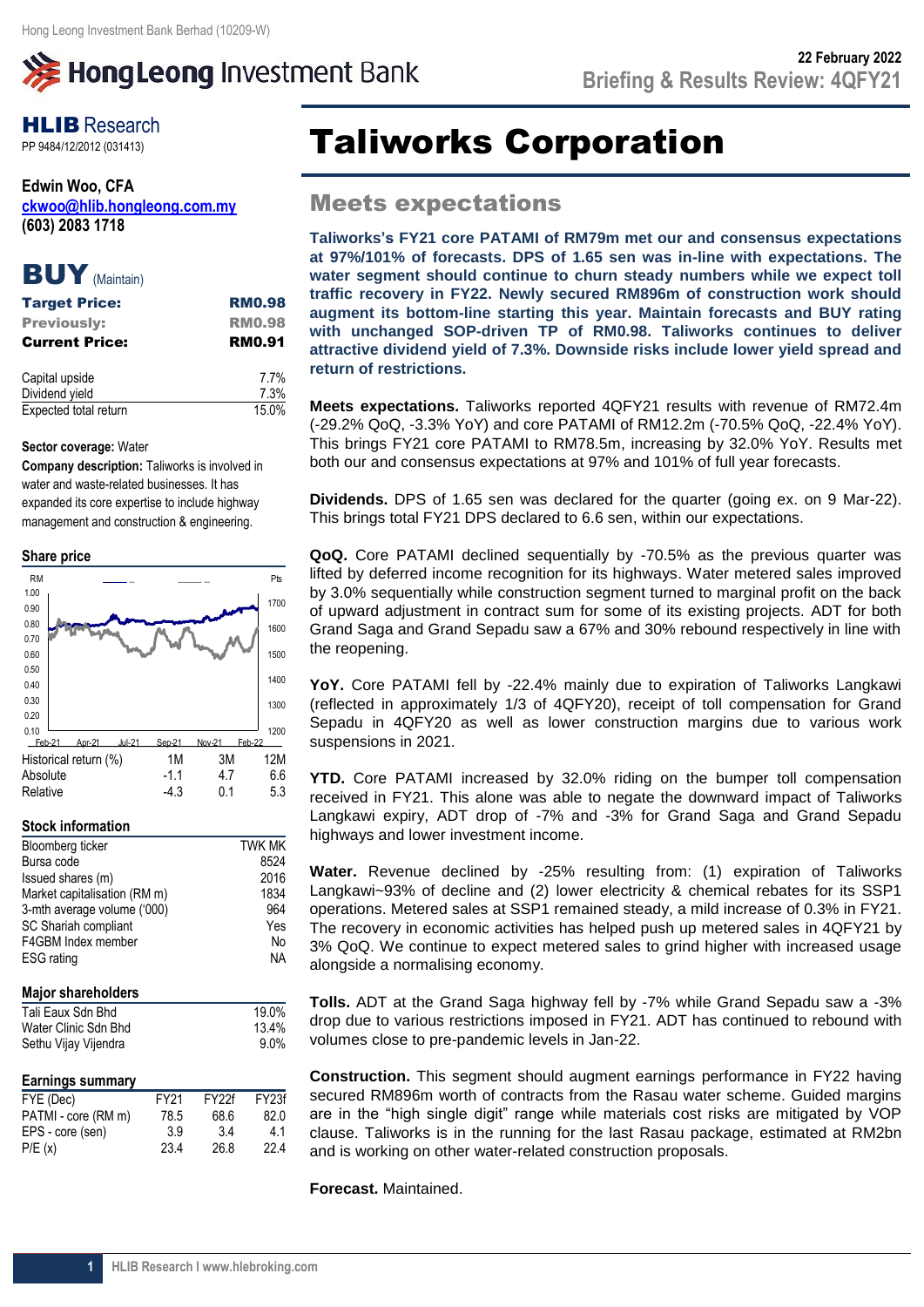**Maintain BUY, TP: RM0.98.** Maintain BUY with unchanged SOP-driven TP of RM0.98. Taliworks's defensive source of earnings should anchor its healthy sustainable yields of 7.3% for FY22-23. We continue to like Taliworks for its consistent earnings delivery throughout the pandemic bolstered by an attractive dividend profile. Key downside risks include lower yield spread and return of restrictions.

| Figure #1<br><b>Quarterly results comparison</b> |        |        |        |         |         |             |             |         |
|--------------------------------------------------|--------|--------|--------|---------|---------|-------------|-------------|---------|
| FYE Dec (RM m)                                   | 4QFY20 | 3QFY21 | 4QFY21 | QoQ (%) | YoY (%) | <b>FY20</b> | <b>FY21</b> | YoY (%) |
| Revenue                                          | 74.9   | 102.3  | 72.4   | (29.2)  | (3.3)   | 317.9       | 302.3       | (4.9)   |
| <b>EBITDA</b>                                    | 28.2   | 71.9   | 29.7   | (58.6)  | 5.5     | 128.9       | 152.2       | 18.1    |
| Finance cost                                     | (5.2)  | (4.9)  | (4.8)  | nm      | nm      | (21.2)      | (19.1)      | nm      |
| Share of results of JV                           | 4.0    | 5.0    | 0.4    | (93.0)  | (91.1)  | 4.7         | 6.0         | 27.8    |
| Share of results of associate                    | 2.4    | 2.8    | 0.9    | (66.3)  | (60.6)  | (1.9)       | 8.3         | nm      |
| <b>PBT</b>                                       | 19.1   | 67.2   | 13.8   | (79.4)  | (27.4)  | 78.5        | 114.0       | 45.2    |
| PAT                                              | 15.3   | 63.4   | 12.0   | (81.1)  | (21.8)  | 63.5        | 102.4       | 61.1    |
| Core PATMI                                       | 15.7   | 41.4   | 12.2   | (70.5)  | (22.4)  | 59.5        | 78.5        | 32.0    |
| Reported PATMI                                   | 15.7   | 41.4   | 12.2   | (70.5)  | (22.4)  | 59.5        | 78.5        | 32.0    |
| Core EPS (sen)                                   | 0.8    | 2.1    | 0.6    | (70.5)  | (22.4)  | 3.0         | 3.9         | 32.0    |
| EBITDA margin (%)                                | 37.6%  | 70.3%  | 41.1%  |         |         | 40.6%       | 50.4%       |         |
| PBT margin (%)                                   | 25.5%  | 65.7%  | 19.1%  |         |         | 24.7%       | 37.7%       |         |
| PATMI margin (%)                                 | 21.0%  | 40.4%  | 16.8%  |         |         | 18.7%       | 26.0%       |         |

*Bursa, HLIB Research* 

### **Figure #2 SOP valuation for Taliworks**

| Sum of parts                    | <b>Multiplier</b> | <b>Cost of Equity</b> |        | Value Stake | Value  | Per Share |
|---------------------------------|-------------------|-----------------------|--------|-------------|--------|-----------|
|                                 | (x)               | $(\%)$                | (RM m) | $(\%)$      | (RM m) | (RM)      |
| Highway Assets                  |                   |                       |        |             |        |           |
| Cheras-Kajang Highway           |                   | $\overline{7}$        | 568    | 51          | 289.66 | 0.14      |
| <b>NNKSB</b>                    |                   | $\overline{7}$        | 269    | 45          | 111    | 0.06      |
| <b>Water Operations</b>         |                   |                       |        |             |        |           |
| SHSB & Taliworks Langkawi       |                   | 8                     | 510    | 100         | 510    | 0.25      |
| Solid Waste Management          |                   |                       |        |             |        |           |
| SWME based on acquisition price |                   |                       | 700    | 35          | 245    | 0.12      |
| Construction                    | 7                 |                       | 75     | 100         | 75     | 0.04      |
| Receivables owed by SPLASH      |                   |                       |        |             | 714    | 0.35      |
| Net Cash and financial assets   |                   |                       |        |             | 20     | 0.01      |
| <b>SOP Valuation</b>            |                   |                       |        |             | 1,965  | 0.98      |

*HLIB Research*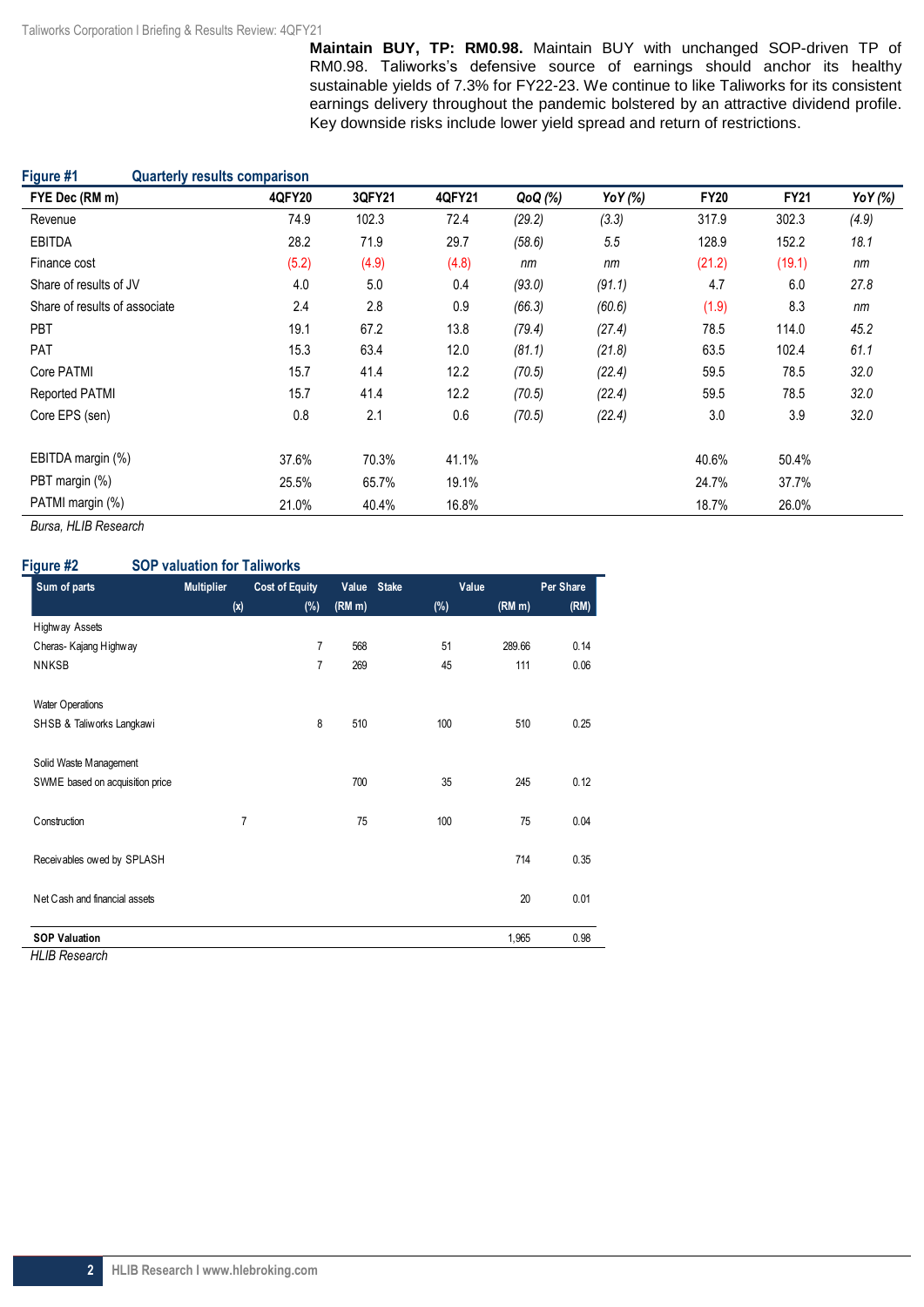| Taliworks Corporation I Briefing & Results Review: 4QFY21 |  |  |
|-----------------------------------------------------------|--|--|

#### **Figure #3 Financial forecast summary**

| FYE Dec (RM m)   | <b>FY19</b> | <b>FY20</b> | <b>FY21</b> | FY22f | FY23f |
|------------------|-------------|-------------|-------------|-------|-------|
| Rev enue         | 377.1       | 317.9       | 302.3       | 481.5 | 712.9 |
| EBITDA           | 158.5       | 128.9       | 152.2       | 111.3 | 115.5 |
| EBIT             | 122.7       | 96.9        | 118.8       | 95.4  | 113.6 |
| <b>PBT</b>       | 87.9        | 78.5        | 114.0       | 92.3  | 110.5 |
| <b>PAT</b>       | 64.8        | 63.5        | 102.4       | 73.8  | 87.6  |
| PATMI-Core       | 54.6        | 59.5        | 78.5        | 68.6  | 82.0  |
| PATMI - Reported | 76.2        | 59.5        | 78.5        | 68.6  | 82.0  |
| Core EPS (sen)   | 2.7         | 3.0         | 3.9         | 3.4   | 4.1   |
| P/E(x)           | 33.6        | 30.8        | 23.4        | 26.8  | 22.4  |
| EV/EBITDA (x)    | 10.0        | 13.4        | 11.5        | 14.8  | 13.4  |
| DPS (sen)        | 5.3         | 6.6         | 6.6         | 6.6   | 6.6   |
| Yield $(\% )$    | 5.3         | 7.3         | 7.3         | 7.3   | 7.3   |
| BVPS (RM/share)  | 0.6         | 0.6         | 0.6         | 0.6   | 0.5   |
| P/B(x)           | 1.4         | 1.5         | 1.6         | 1.6   | 1.7   |
| ROE (%)          | 5.3%        | 6.2%        | 8.9%        | 8.1%  | 10.4% |
| Net Gearing (%)  | CASH        | CASH        | CASH        | CASH  | CASH  |

*HLIB Research* 

### **Disclaimer**

The information contained in this report is based on data obtained from sources believed to be reliable. However, the data and/or sources have not been independently verified and as such, no representation, express or implied, are made as to the accuracy, adequacy, completeness or reliability of the info or opinions in the report.

Accordingly, neither Hong Leong Investment Bank Berhad nor any of its related companies and associates nor person connected to it accept any liability whatsoever for any direct, indirect or consequential losses (including loss of profits) or damages that may arise from the use or reliance on the info or opinions in this publication.

Any information, opinions or recommendations contained herein are subject to change at any time without prior notice. Hong Leong Investment Bank Berhad has no